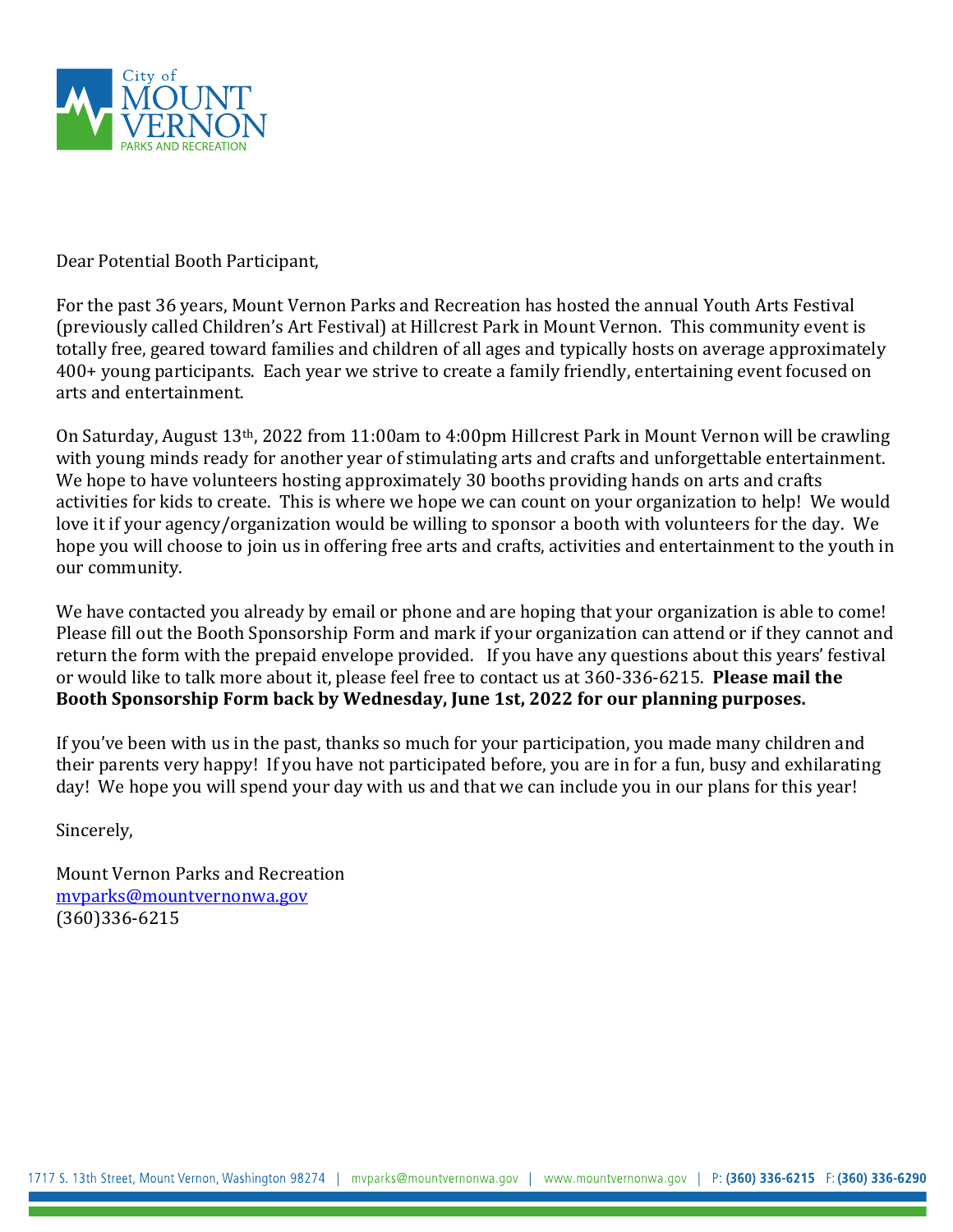#### 36<sup>th</sup> ANNUAL YOUTH ARTS FESTIVAL BOOTH SPONSORSHIP FORM August 13th, 2022 ~ 11:00am - 4:00pm

| <b>Organization Name</b>                                                                                                                                                                                                                                                                                                                                                                                                                                                                                                                                                          |  | <b>Organization Contact</b> |                      |                                                |  |
|-----------------------------------------------------------------------------------------------------------------------------------------------------------------------------------------------------------------------------------------------------------------------------------------------------------------------------------------------------------------------------------------------------------------------------------------------------------------------------------------------------------------------------------------------------------------------------------|--|-----------------------------|----------------------|------------------------------------------------|--|
| <b>Address</b>                                                                                                                                                                                                                                                                                                                                                                                                                                                                                                                                                                    |  | City                        |                      | Zip                                            |  |
| <b>Work Phone</b><br>Home Phone                                                                                                                                                                                                                                                                                                                                                                                                                                                                                                                                                   |  |                             | Cell                 |                                                |  |
| <b>Email Address:</b>                                                                                                                                                                                                                                                                                                                                                                                                                                                                                                                                                             |  |                             |                      |                                                |  |
| Yes, our business or organization is interested in sponsoring a booth!<br>(Includes providing your own supplies and volunteers from $11$ am $-$ 4:00pm)<br>Yes, we are interested in volunteering to cover a booth. (Includes volunteering<br>at a MVPR table/booth already set up with supplies for an art project from 11am to 4pm)<br>No, we are not interested in participating this year, but please contact me<br>again next year.<br>Activity at your booth if you are providing the supplies/volunteers:                                                                  |  |                             |                      |                                                |  |
| Booth preference if you are volunteering at a booth with supplies provided:                                                                                                                                                                                                                                                                                                                                                                                                                                                                                                       |  |                             |                      |                                                |  |
| Will you be bringing your own organizations banner?<br>If no, we'll make one. What should it read?:<br>Are you bringing your own tables and chairs?<br>Will you need (check each that apply): Power:<br>Do you have your own tent?<br>$\circ$ If yes what size is your tent? (10x10 or 8x8 works best!)<br>We will make an information table available at the main info booth for flyers/handouts for your<br>organization. Will you be bringing some with you?<br>We will be providing coffee, water and light snacks for volunteers. Limited concessions will also be available |  | <b>NO</b><br><b>YES</b>     | <b>YES</b><br>Water: | <b>NO</b><br><b>YES</b><br><b>NO</b><br>Yes No |  |
|                                                                                                                                                                                                                                                                                                                                                                                                                                                                                                                                                                                   |  | for purchase on site.       |                      |                                                |  |

#### Please mail completed form to:

 Mount Vernon Parks and Recreation 1717 South 13<sup>th</sup> Street Mount Vernon, WA 98274 **OR** email to [mvparks@mountvernonwa.gov](mailto:mvparks@mountvernonwa.gov)

## **PLEASE RETURN FORM BY June 14th!**

If you have any questions call Mount Vernon Parks & Recreation at (360)336-6215 or email [mvparks@mountvernonwa.gov](mailto:mvparks@mountvernonwa.gov)